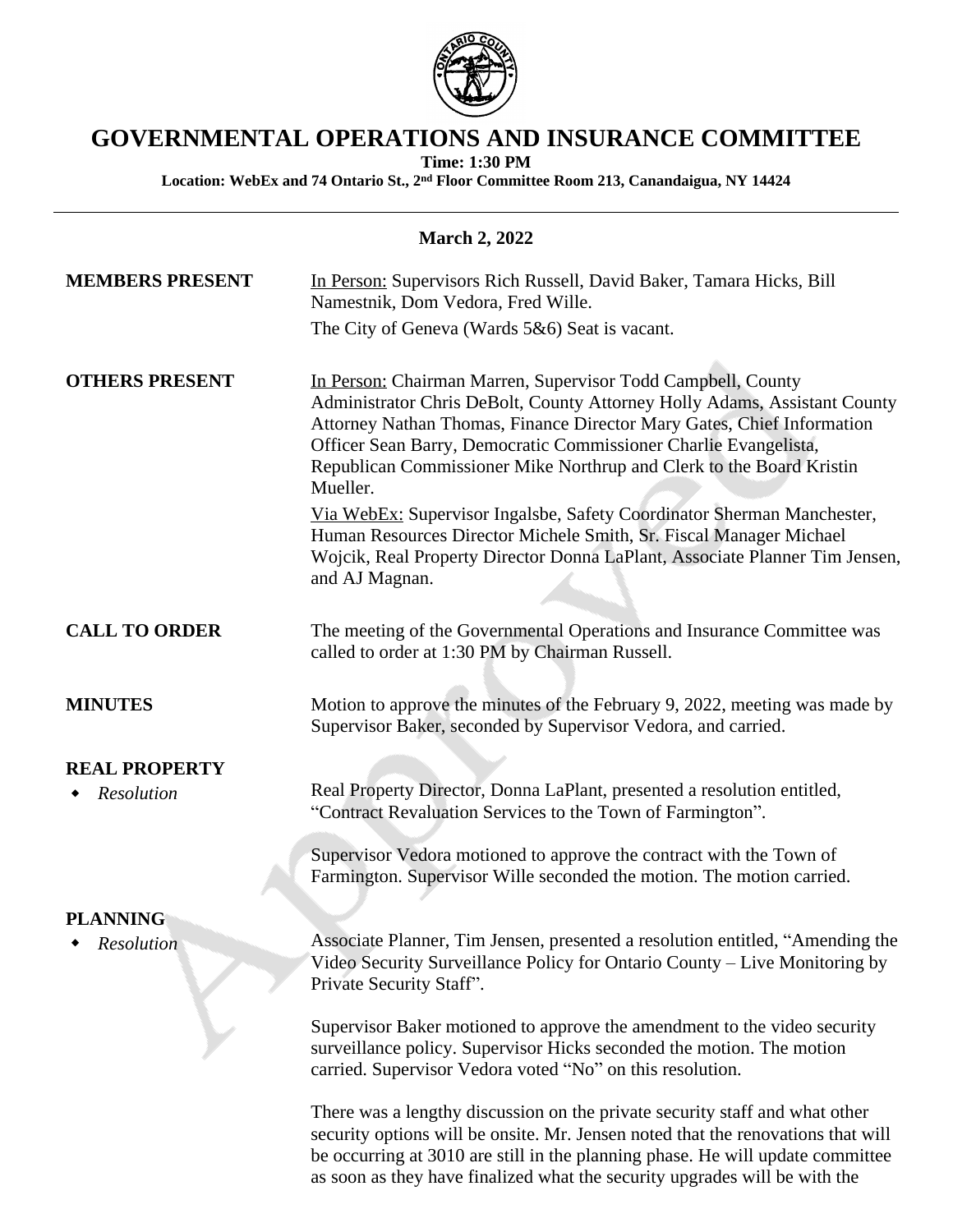security consultant that they are working with. This resolution just allows for the private firm that started this week permission to view only the live security camera footage. This footage will still be secured and controlled by our IT department.

#### **HUMAN RESOURCES**

 *Informational* Human Resources Director, Michele Smith, presented the 2021 annual compliance report. Ms. Smith noted that they meet quarterly to make sure that everything is up to date with the changes in laws and is comprehensive. They also make sure that it is administered and enforced correctly. They changed to NYMIR compliance online training last year and are working on getting the last few employees through the trainings to be at 100% compliance. Two compliance investigators have been hired by the County and they will be reviewing the training. They are hoping to add some in person trainings next year. They are still responsible for providing exclusion screening on a regular basis. In 2021 they screened 43,932 employees and vendors though this monthly screening process.

#### **BOARD OF ELECTIONS**

 *Resolution* The Election Commissioners presented a resolution entitled, "Renewal of Bid (B19031) Election Supplies – Phoenix Graphics".

> Supervisor Baker motioned to approve the renewal of bid (B19031). Supervisor Vedora seconded the motion. The motion carried.

#### **INFORMATIONAL REPORTS**

The committee reviewed all reports and information submitted regarding:

- a. Workers Compensation and Safety Reports
- b. MVA Report

Safety Coordinator, Sherman Manchester, reported that the safety reports were the same as last committee. They will now be providing these reports monthly. He feels the County injuries are trending similar to the last four years. He is starting to schedule new HAB grant training classes. He will also be holding in person compliance training for anyone that doesn't finish it online.

Motion to approve the MVA report as presented was made by Supervisor Vedora, seconded by Supervisor Hicks, and carried.

## **COUNTY ADMINISTRATOR**

*Update* County Administrator, Chris DeBolt, gave the following updates:

- The Economic Developer Search Committee has completed interviews and is working on an offer.
- The Deputy County Administrator Search Committee met and selected applicants to start interviewing
- The State issued mask guidelines for the schools. The schools can now make their own choices on what is best within their classes. Students also have the right to choose if they want to wear or not wear a mask.

**Governmental Operations and Insurance Committee** oversees the activities, programs, or other matters related to the following departments, agencies, or activities: *Legislative Board, Clerk of the Board of Supervisors, County Administrator, County Attorney, County Clerk, Bureau of Motor Vehicles, Real Property Tax Services, Board of Elections, Records and Archives, County Historian, Board of Ethics, Dog Control, Humane Society, Information Services, Regulatory Compliance, County Insurance Programs, Risk Management, Workers*' *Compensation.*